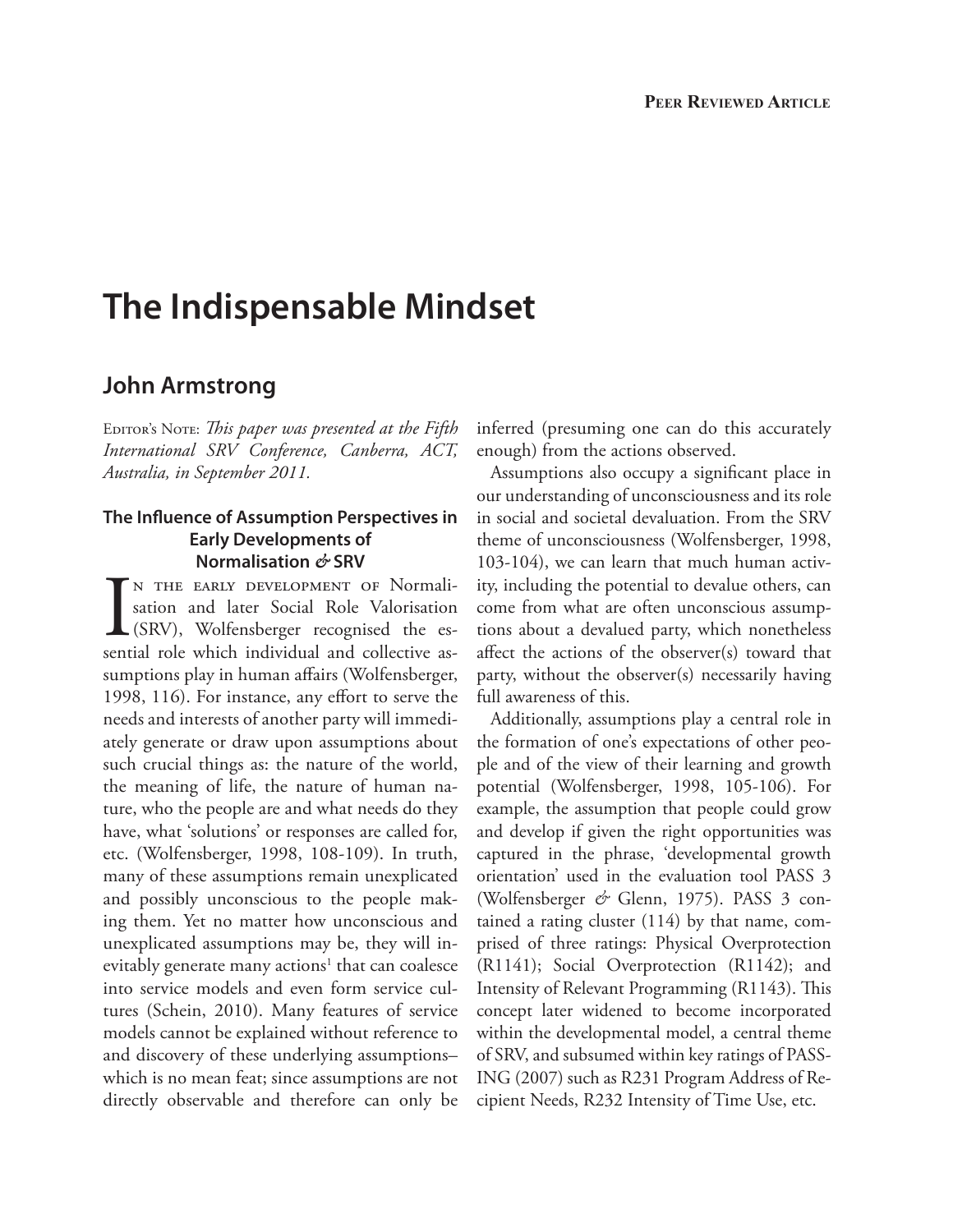#### **The Rise of the Mindset Perspective**

WHILE THE CONCEPT OF ASSUMPTIONS<br>
ing what might be thought of as large-<br>
ly unexamined notions and ideas that result in exists as a framework for understanding what might be thought of as largeeither adaptive or maladaptive actions, especially for our topic in the lives of other people, they are apparently very hard to measure or test under experimental conditions, as mentioned earlier. You might say that assumptions are too small to be seen and identified in any singular and objective sense and can only be inferred–itself a process of interpretation open to much bias–by observing the actions that assumptions generate.

Social scientists have begun to refer to the construct of 'mindset,' a collection of related assumptions, which is then 'large' enough to be seen and categorised in useful ways. It would seem apparent that Wolfensberger was aware of this as he shifted focus in his later writings from assumption language to mindset language, or at least added mindset language to the teaching (Wolfensberger, 1998, 105-106). The potency of this emphasis is that mindsets can be identified and named, and therefore be understood and potentially altered. Mindsets are not just a theoretical construct, but also a practical one. Note that the concept of 'mindset' can negatively imply certain rigidity or resistance to change, even in the face of compelling evidence, though the concept of mindset also has positive interpretations.

We see in the re-development of SRV teaching material2 conducted by Wolfensberger in the late 1990s that he incorporated three new themes into the leadership level teaching framework and within the SRV monograph, 3rd (revised) edition (105-106, 116-118, 118-120). One of these themes was "the power of mindsets," which refers to the ideas and expectations that one party holds about another party. Within SRV theory, the aim is to shape the mindsets of observers so that they are more likely to hold positive, realistic ideas and expectations about socially devalued persons and groups (Wolfensberger, 1998, 105).

In respect to the developmental model specifically, the mindsets that incorporate mental expectations and beliefs which people carry toward others can subsequently either generally facilitate or prevent their growth and development, particularly their potential for holding valued social roles (Wolfensberger, 1998, 105-106, 108). Indeed, a mindset can propel a party either more towards normative, typical and valued expectations about other people, or conversely toward negative expectations, conforming to one of more devalued stereotypes<sup>3</sup> and socially devalued roles.

## **An Example of Related Recent Research into Mindsets**

SOME RECENT AND PROLONGED RESEARCH into mindsets has provided useful additional material relevant to understanding, teaching and applying SRV. For instance, Dweck OME RECENT AND PROLONGED RESEARCH into mindsets has provided useful additional material relevant to understanding, (2000) found contrasting mindsets as illustrated in two broad questions: 1) what expectancies do people hold towards themselves and others regarding intelligence, and 2) what other broad attributes do we give ourselves and others, as captured in our mindsets?

It appears for example that as soon as children begin to evaluate themselves in respect to others, they begin to form mindsets about their own intelligence (Dweck, 2006), that also generalise into perspectives about other people (though this latter point was only evident in later research). Her research into mindsets regarding intelligence is especially relevant to the developmental growth orientation in SRV. Through experiments with people across a variety of ages (young children, adolescents and adults) and settings (kindergarten, school and college) conducted over a thirtyyear period, her team exposed an all-too-common 'fixed,' deeply-seated mindset that contributed to a series of actions which limited that person's own growth. These actions or orientations prevented people's development and progress, even to the extent that they avoided challenge in an attempt to validate their own ability but without ever actually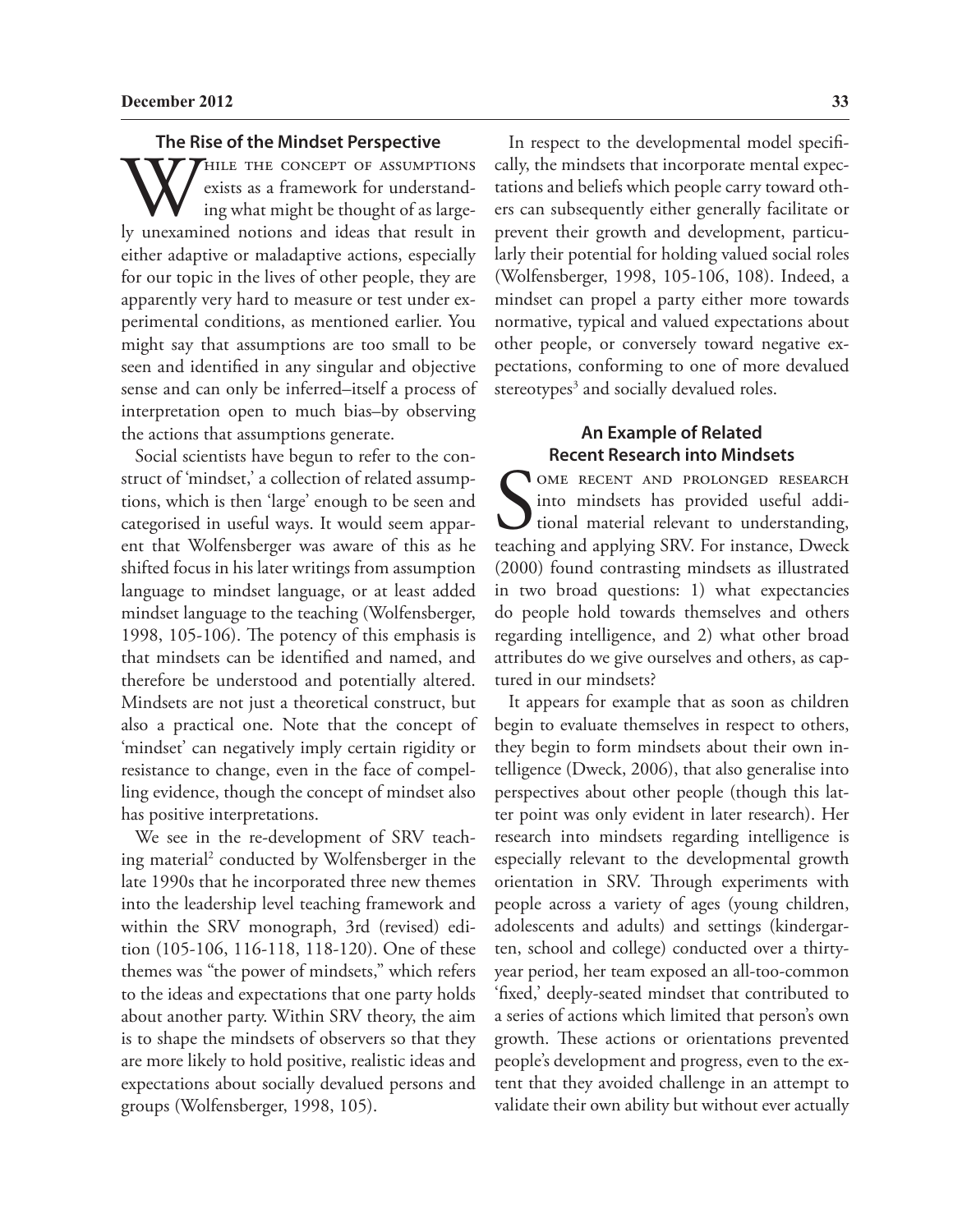putting it to the test. In other words, engaging in hard work and effort was seen as running the risk of exposing them to actual failure, something people with fixed mindsets could not countenance.

These patterns of avoidance had people seeking constant validation that they were essentially smart, capable and clever (or conversely, negative reinforcement that they were hopeless failures and dummies). "Clever people don't need to work hard, they should find everything easy—that's why they are smart, that's what makes them clever." However, when faced with the (inevitable) difficult task and the possibility of failure (as for instance when people go to university for the first time and take on the role of university student), they might quickly plunge into despair, especially if they lack the strategies for counteracting the prospect of failure. This merits further reflection for those engaged in SRV teaching and implementation: what might we learn from this pattern in regards to societally devalued and wounded people?

On the other hand, Dweck's research indicates that people who operate with a growth (or even mastery) mindset understand intelligence as something that can be developed but only with much sustained effort. This mindset leads people to seek a challenge, to enjoy being tested and to attempt progressively harder things. While intrinsically no smarter than the 'fixed-mindset' people, their orientation allows them to recognise challenges as opportunities for expanding growth and development, and therefore to be embraced and even sought out.

The same people who have fixed mindsets about their own intelligence generally also hold such views about the intelligence of others (Gervey, Chiu, Hong *&* Dweck, 1999; as cited in Dweck, 2000) and about the personalities of other people; views such as, can they be trusted or are they reliable?4 Such views were often formed from only a single encounter with an observed party (cf. Wolfensberger, 1998, 35). In other words, fixed mindset people tended to form rigid stereotypes of others faster, with more assurance and with less information than those with a growth mindset, who considered the behaviour of someone they had just observed to be potentially due to many explanatory factors outside of the person (Gervey et al., 1999). This pattern can be seen often in the mindsets and interactions of teachers, human service staff, medical and clinical personnel, etc.; to the detriment of societally devalued people in services.

Dweck and her colleagues believe that we all probably hold fixed mindsets about some, even many things, but that mindsets can also change once one becomes aware of the alternatives. What they have found is that encouraging someone to put out effort is more likely to promote a growth mindset, whereas an emphasis on outcomes–such as winning, or proving one is the best or the smartest–is more likely to secure a fixed mindset with its resultant tendencies.

Most of Dweck's research concerns the response of normatively capable people in relation to their sense of self. While she offers some comments about the likely outcomes of people with very low expectations of themselves, I have seen little direct research in this body of literature addressing that problem directly.

## **Some Potential Implications for the Teaching** *&* **Use of SRV**

THE STRENGTH OF SRV AS a meta-theory is<br>very much based on the validity and em-<br>pirical rigour of the related theories which<br>SRV relies upon. If the work of Dweck contains very much based on the validity and empirical rigour of the related theories which SRV relies upon. If the work of Dweck contains such validity then the following implications might also apply to SRV:

• The implications for expectancies of growth and development apply to all of three parties: the devalued party, anyone closely interacting with that party (worker, agency, parent), and anyone observing such interaction (what Wolfensberger referred to as the party of first, second and third part);

• A fixed mindset has strong links to the "failure set" and "avoidance mentalities" seen in deeply wounded people, who have often concluded that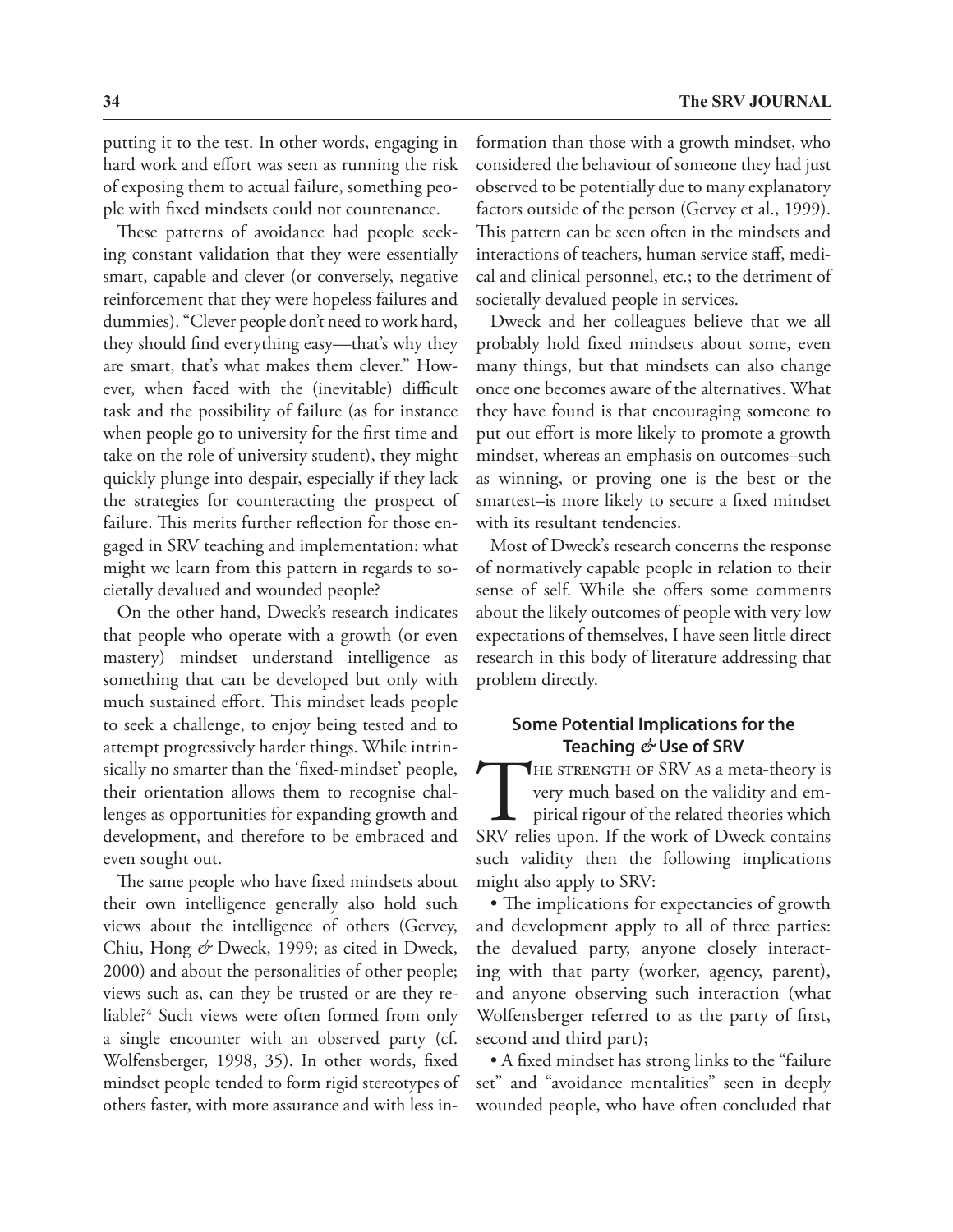they are indeed failures, and it is therefore fruitless to even attempt new experiences or challenges (Wolfensberger, 1998, 22);

• The "Theories of Self" (Dweck, 2000 and 2006) might therefore strengthen the understanding which SRV holds concerning the power of a devalued person's own expectancy set about themselves, and in particular, the strategies that a second party might utilise to encourage and facilitate the development of a growth/mastery mindset in a party of the first part;

• Fixed mindsets could sharpen the distinction between those people resistant to change, compared to those willing to take a reasonable risk. Dweck's research on mindsets provides valuable insight into such dynamics and even suggests a course of action that could potentially help 'move' some parties formerly resistant to effort, especially when that party feels exposed as a failure;<sup>5</sup>

• Though not explicitly covered by Dweck's research, Schein's work with organizations suggests that service cultures can become fixed, i.e., believe they are already optimal, and thus become risk averse, avoiding any challenge and failing to adjust to new demands, while simultaneously creating and maintaining positive illusions and rhetoric of excellence. Such organizations tend to reach a plateau (at best) in achievement for themselves and for those they support. Many PASS-ING (2007) scores from introductory workshops could reflect aspects of the above scenario;

• SRV and SRV teachers have commonly tried to describe "assumptions" as an underlying and often unconscious thought process that profoundly affects such things as role expectancies right through to service models. However, I am suggesting that assumptions may not be very amenable to study because of their implied narrow dimension. Therefore, a theory utilising a discussion of assumptions alone may threaten its legitimacy in some teaching contexts, not because it is inaccurate or implausible, but because it is difficult to demonstrate it. Mindsets comprise and coalesce from a larger set of assumptions, and therefore have more discernible patterns that theoretically can more easily be studied. People could have many differing assumptions, but share the same broad mindset which can be demonstrated and reliably shown to operate distinctly from other mindsets;

• The current discussion of mindsets and expectancies in the teaching and writing of SRV is generally limited to a description of what mindsets are and how they relate to expectancies about people. There is room within SRV teaching to incorporate additional material on mindsets, such as related above, that also shows the interrelationship with the themes of Unconsciousness, the Developmental Model, and Role Expectancy; and how those themes discuss the mindsets that would be necessary as devalued people and their supporters strive towards greater access to 'the good things of life' (Wolfensberger, Thomas *&* Caruso, 1996).

### **Conclusion**

R. WOLFENSBERGER always described<br>the main teaching events of SRV as "In-<br>troductions to SRV," which sometimes<br>amazed us as we sat through four days of lectures: the main teaching events of SRV as "Introductions to SRV," which sometimes if this is the introduction, what is the main bit like! I think he always appreciated that he was describing a framework, a kind of skeletal picture from which a great deal of additional material could be developed. His emphasis on leadership development encouraged learners to dive into the background material underlying SRV, and to keep researching new material. His own resource files, and his development of three additional themes for SRV, illustrate this emphasis. As well, his newly released book, "Advanced Issues in Social Role Valorization Theory" (2012), further exemplifies this process of ongoing learning and theoretical development of SRV.

SRV then might be seen as a framework that permits much flesh to be added. Indeed, as a meta-theory, it relies heavily on pre-existing and emerging knowledge to be relevantly added to our understanding of how humans evaluate and treat each other, but also how this might be used wisely